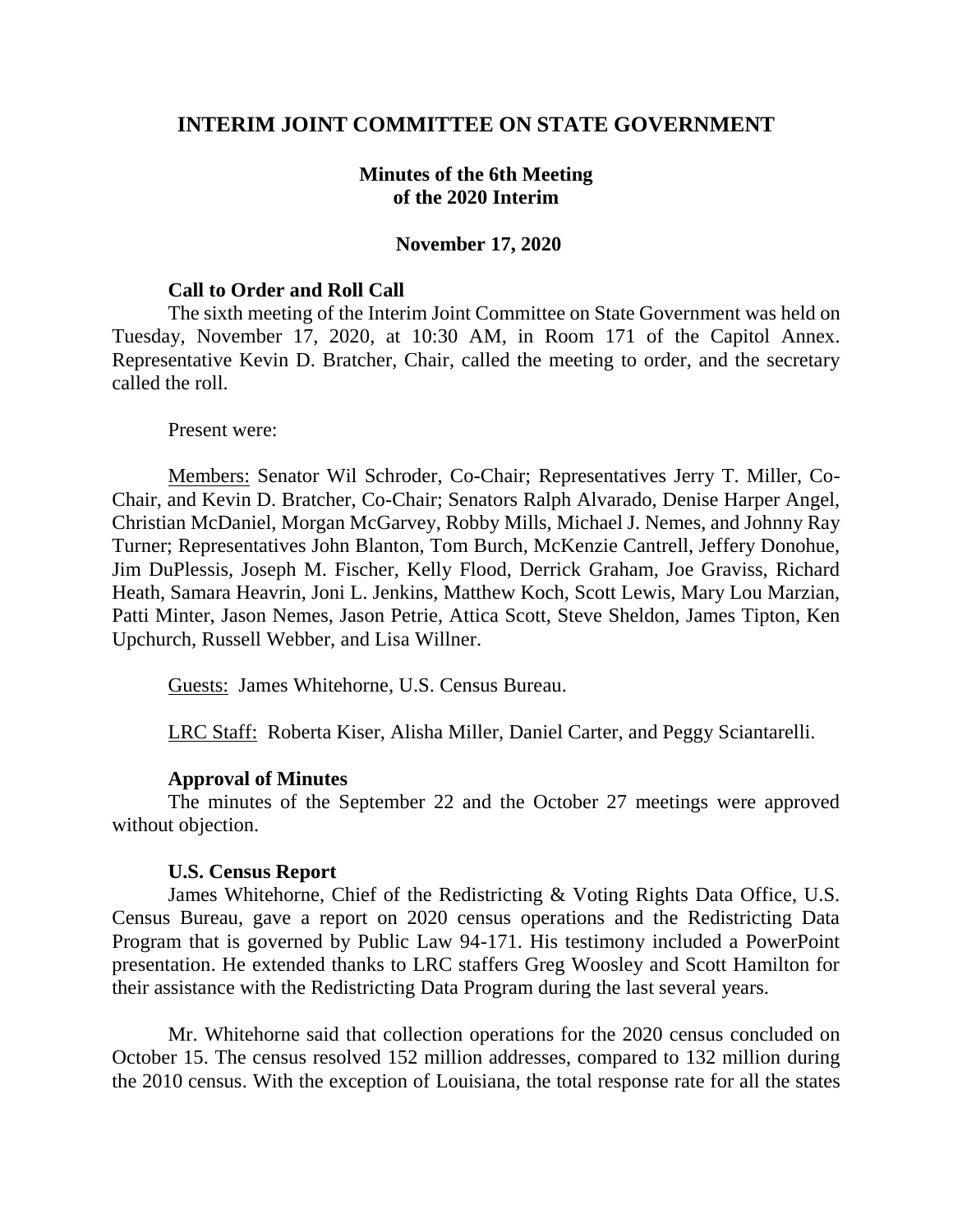was at or above 99.9 percent. The District of Columbia and Puerto Rico reached at least a 99 percent total response rate.

The final self-response rate for the 2020 census was 67 percent, compared to 66.5 percent in 2010. There were 99 million self-responses—including 79 million Internet, 18 million paper, and 1.83 million phone. Kentucky's 68.2 percent self-response ranked 22<sup>nd</sup> in the country and exceeded its 2010 rate of 65.7 percent. Oldham County, with a selfresponse rate of 83.3 percent, finished  $10<sup>th</sup>$  in the country among all counties. Twenty-eight states met or exceeded their self-response rates from 2010. Census questionnaire assistance centers operated without interruption from March 12 through October 15, and Internet selfresponse operated with zero downtime during that period.

The nonresponse follow-up rate accounted for 32.9 percent of total responses; six million addresses self-responded after enumerators left a notice of visit. Challenges affecting the census included repeated hurricanes for the Gulf Coast states, the global pandemic, wildfires and air quality issues, and civil unrest.

To ensure data quality, special teams with expertise within the Census Bureau in the fields of census operations, statistical methodology, acquisition and utilization of administrative records—and in social, economic, and housing subject areas—were assembled to supplement the existing expert teams and provide extra focus on data quality. The nonresponse follow-up for the census resolved 5.6 percent of addresses nationwide through high-quality administrative records—such as Internal Revenue Service, Medicare, and Medicaid records—which equated to 13.9 percent of the nonresponse follow-up universe. In nonresponse follow-up, 24.1 percent of occupied housing units were enumerated by proxy—slightly higher than during the 2010 census; and 99.77 percent of the nonresponse workload on American Indian/Alaska native lands has been completed.

The census traditionally has two primary methods for evaluating quality. Demographic analysis—comparing census results to others—is a technique used to develop an understanding of the racial composition of the population. The results are expected in December 2020. The post-enumeration survey is a short survey used to evaluate the process of conducting census work. Based on that survey, it is possible to determine the number of people who are counted and the number who should have been counted. The results are expected between November 2021 and February 2022.

The Redistricting Data Program (P.L. 94-171) directs the Census Bureau to establish a program that allows the states to identify the small area geographic tabulations they need to conduct legislative redistricting. Historically those areas have been identified as voting districts, census blocks, and state legislative and congressional districts. The law requires the bureau to deliver the tabulations to the persons embodied with initial responsibility for legislative apportionment or districting of each state no later than one year from census day (April 1, 2021). The entire process has to be conducted in a nonpartisan manner.

Committee meeting materials may be accessed online at https://apps.legislature.ky.gov/CommitteeDocuments/33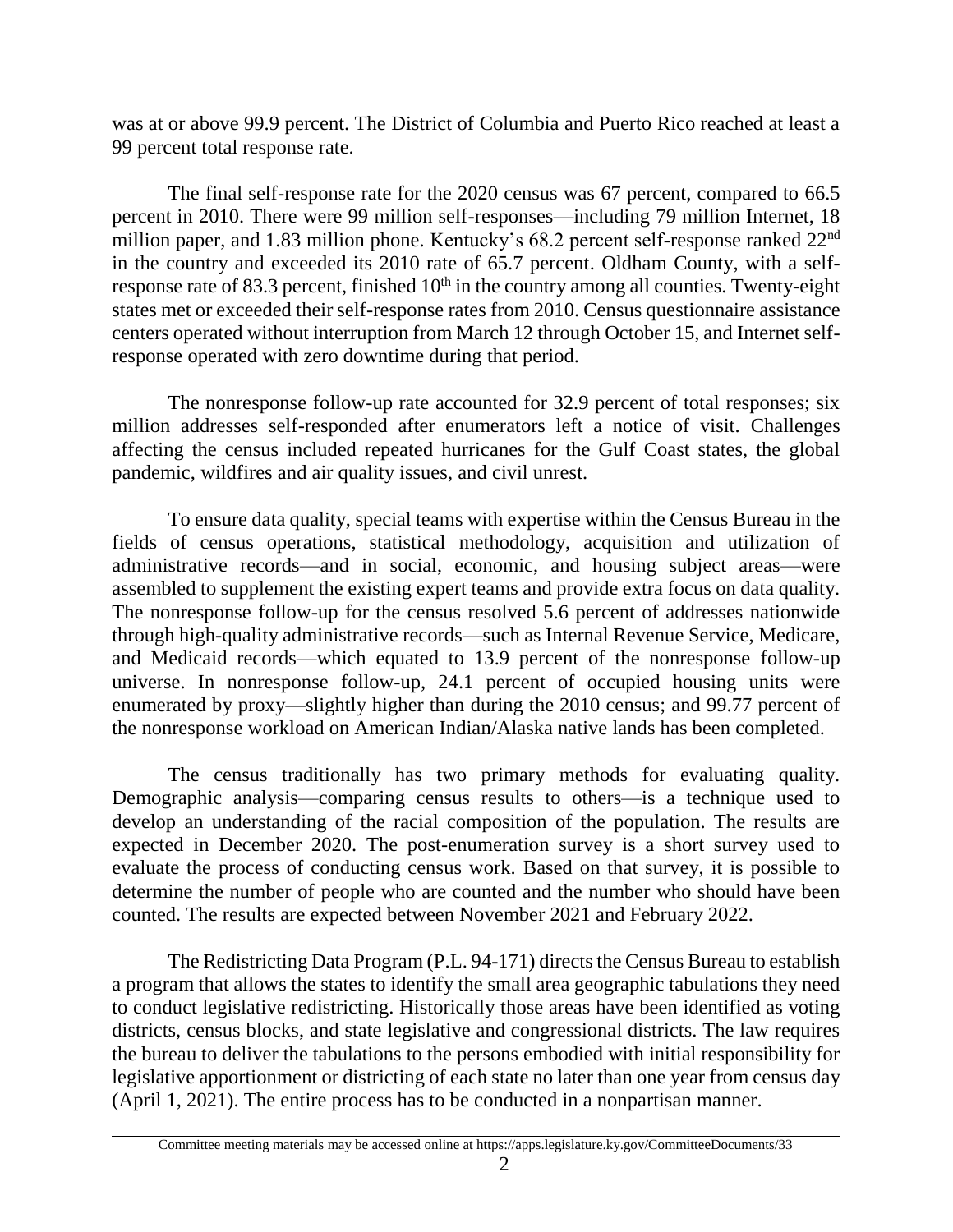The program has five phases. Phases 1 and 2—the Block Boundary Suggestion Project and the Voting District Project—are complete. Phase 3 is delivery of the redistricting data tabulations and geographic support products. Phase 4 is the collection of post-2020 census redistricting plans. Phase 5 provides evaluation of the 2020 Redistricting Data Program, which includes recommendations from the states and design for the 2030 census redistricting data program.

Mr. Whitehorne said the original schedule for Phase 3 delivery of the data products was altered by the pandemic. Prototype geographic support products are now available. They are examples of the geographic and tabulation products that will be created from the 2020 census. The bureau will be able to provide official geographic support products to all states, the District of Columbia, and Puerto Rico starting January 22, 2021, and no later than February 28, 2021. The Phase 3 redistricting data geographic products are comprised of shapefiles, maps, block assignment files, and block-to-block relationship files. The bureau is working to provide the redistricting data as close as possible to the statutory deadline of April 1, 2021. The new planned date is not yet determined. The original plan for delivery of census data for redistricting was weekly delivery from mid-February to March 31, 2021. Instead there will be a single maximum delivery date for all states. As soon as the date is determined it will be communicated to official liaisons and stakeholders. There will also be public announcements.

As in the 2010 census, the census count will tabulate data based on race; race for the 18-years-and-over population; Hispanic or Latino, and not Hispanic or Latino by race; Hispanic or Latino, and not Hispanic or Latino by race for the 18-years-and-over population; and occupancy status (housing). A new table—group quarters population by group quarters type—was added for the 2020 census. Group quarter types include correctional institutions for adults, juvenile facilities, nursing and skilled nursing facilities, college/university student housing, and military quarters. There will be no demographic breakdown of the group quarters total population.

Mr. Whitehorne discussed another data product that is often used—Citizen Voting Age Population by Race and Ethnicity (CVAP). It is an annual tabulation using the American Community Survey 5-year estimates for 2011-2020 publications and is typically released in the first week of February each year. An internal expert panel published their final methodology report on October 30, 2020. The report was previewed at the Census Scientific Advisory Committee meeting in September.

Mr. Whitehorne spoke at length about disclosure avoidance and its timeline. All 2020 census data products released after apportionment will have formal privacy protections applied through the use of differential privacy. For the P.L. 94-171 redistricting data, this will be through the use of the Top Down Algorithm (TDA). The TDA is being streamlined to focus solely on the P.L. 94-171 redistricting data and the characteristics